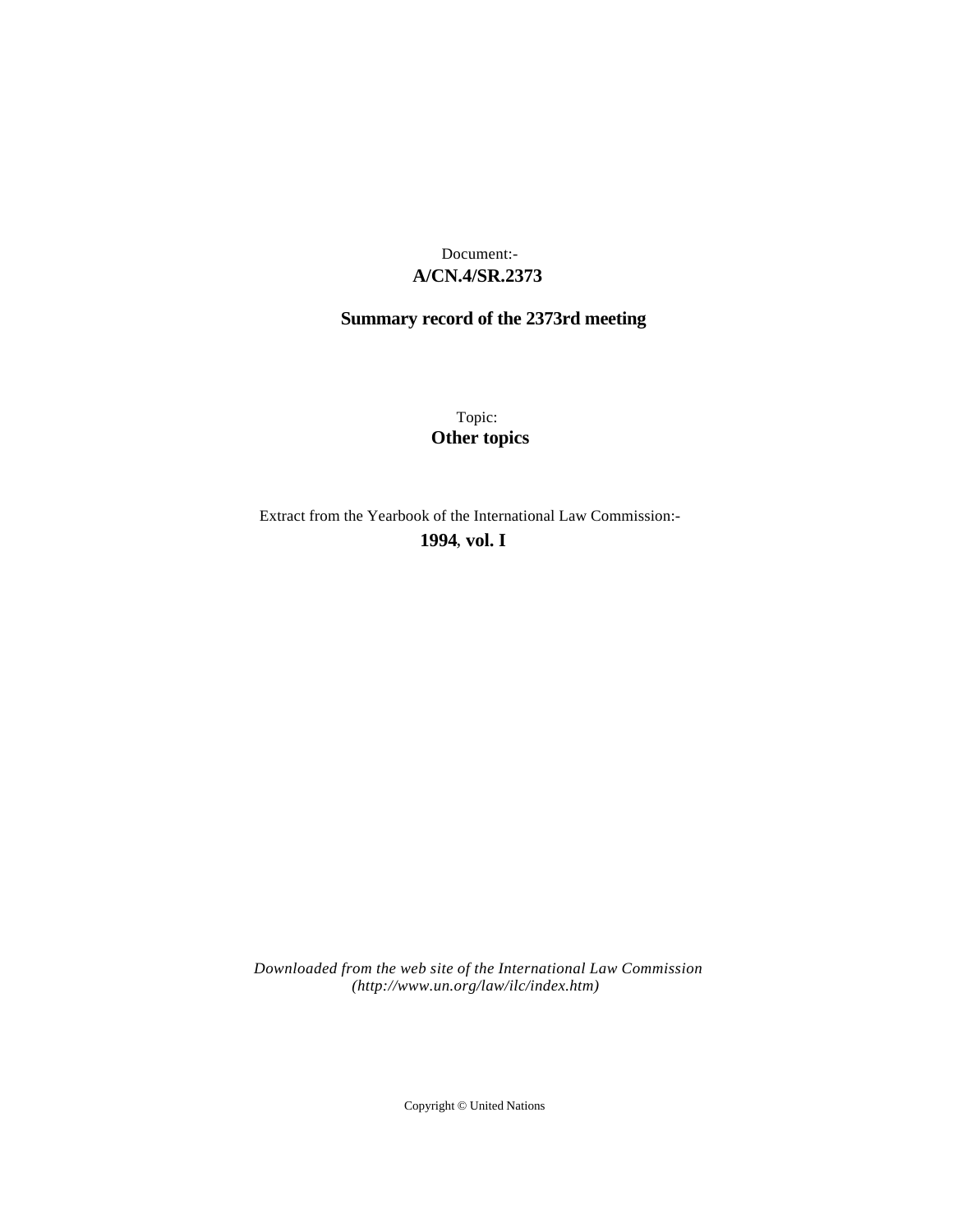## **2373rd MEETING**

### *Wednesday, 20 July 1994, at 3.10 p.m.*

#### *Chairman:* Mr. Vladlen VERESHCHETIN

*Present:* Mr. Al-Baharna, Mr. Al-Khasawneh, Mr. Arangio-Ruiz, Mr. Barboza, Mr. Bennouna, Mr. Bowett, Mr. Calero Rodrigues, Mr. Crawford, Mr. de Saram, Mr. Eiriksson, Mr. Elaraby, Mr. Fomba, Mr. Giiney, Mr. He, Mr. Idris, Mr. Jacovides, Mr. Kabatsi, Mr. Kusuma-Atmadja, Mr. Mahiou, Mr. Mikulka, Mr. Pambou-Tchivounda, Mr. Pellet, Mr. Razafindralambo, Mr. Robinson, Mr. Rosenstock, Mr. Thiam, Mr. Tomuschat, Mr. Vargas Carreño, Mr. Villagrán Kramer, Mr. Yamada, Mr. Yankov.

#### **Draft report of the Commission on the work of its forty-sixth session** *{continued)*

**CHAPTER II.** *Draft Code of Crimes against the Peace and Security of Mankind* **(continued) (A/CN.4/L.496 and Add.l)**

- **B. Consideration of the topic at the present session** *(concluded)* **(A/CN.4/L.496 and Add.l)**
- 2. DRAFT CODE OF CRIMES AGAINST THE PEACE AND SECURITY OF MANKIND *(concluded)* (A/CN.4/L.496/Add.l)

1. The CHAIRMAN invited the Commission to resume its consideration of chapter II, section B.2 (A/CN.4/L.496/Add.l). He reminded members that, at the previous meeting, the Commission had taken no decision on paragraphs 10 and 16. New version of paragraphs 10, 13 and 16 had been prepared by the Special Rapporteur to take account of members' comments.

#### Paragraph 10 *(concluded)*

2. The CHAIRMAN said that the new version of paragraph 10 would read:

"10. Still another opinion with regard to the list of crimes was that there were two obstacles to a substantial limitation of the number of crimes. The first obstacle might lie in the statute of the court, inasmuch as the statute would give very broad jurisdiction *ratione materiae* that would go beyond the list in the Code. The second obstacle to limitation of the crimes in the Code lay in the nature of the good that was protected, which was mankind. It was difficult to determine and to limit the acts that could affect mankind."

3. Mr. PELLET proposed that the last two sentences should be reformulated to read: "The second obstacle to limitation of the crimes in the Code lay in the nature of the interests protected, which were those of mankind. It was difficult to determine and to limit in advance the acts that could affect those interests".

Paragraph 13 *(concluded)*

4. The CHAIRMAN said that the new version of paragraph 13 would read:

"13. With regard to the draft Code as it related to internal law, the opinion was expressed that it would be preferable if the convention through which the Code entered into force imposed an obligation on States parties to incorporate the Code in their respective legal systems. States, it was pointed out, should be unambiguously bound to graft the entire contents of the Code onto their respective systems of criminal law. In particular, it should be made clear in the convention that any State party whose legal system was not in conformity with the convention would be in breach of the convention establishing the Code. In that way, the primacy of the Code over internal law would be automatically ensured in respect of those States parties."

*Paragraph 13, as amended, was adopted.*

#### Paragraph 16 *(concluded)*

5. Mr. THIAM (Special Rapporteur) proposed that the text of paragraph 16 should be replaced by the following:

"16. Some members, being of the view that there was a need for coordination between the draft Code and the draft statute, recommended that the two drafts should be harmonized where they had aspects in common."

*Paragraph 16, as amended, was adopted.*

Paragraphs 17 to 20

*Paragraphs 17 to 20 were adopted.*

Paragraph 21

6. Mr. ROSENSTOCK proposed that the word "indissociable", in the last sentence of the English version, should be replaced by "inseparable".

*Paragraph 21, as amended, was adopted.*

Paragraph 22

7. Mr. PELLET proposed that, in the third sentence of the French version, the words *ni a la precision du droit penal ni a sa rigueur* should be replaced by *ni a I'exigence de precision et de rigueur du droit penal.*

*Paragraph 22, as amended, was adopted.*

Paragraphs 23 to 29

*Paragraphs 23 to 29 were adopted.*

Paragraph 30

8. Mr. THIAM (Special Rapporteur) said that in the second sentence the. words "of the crime" should be replaced by "of the act".

*Paragraph 10, as amended, was adopted. Paragraph 30, as amended, was adopted.*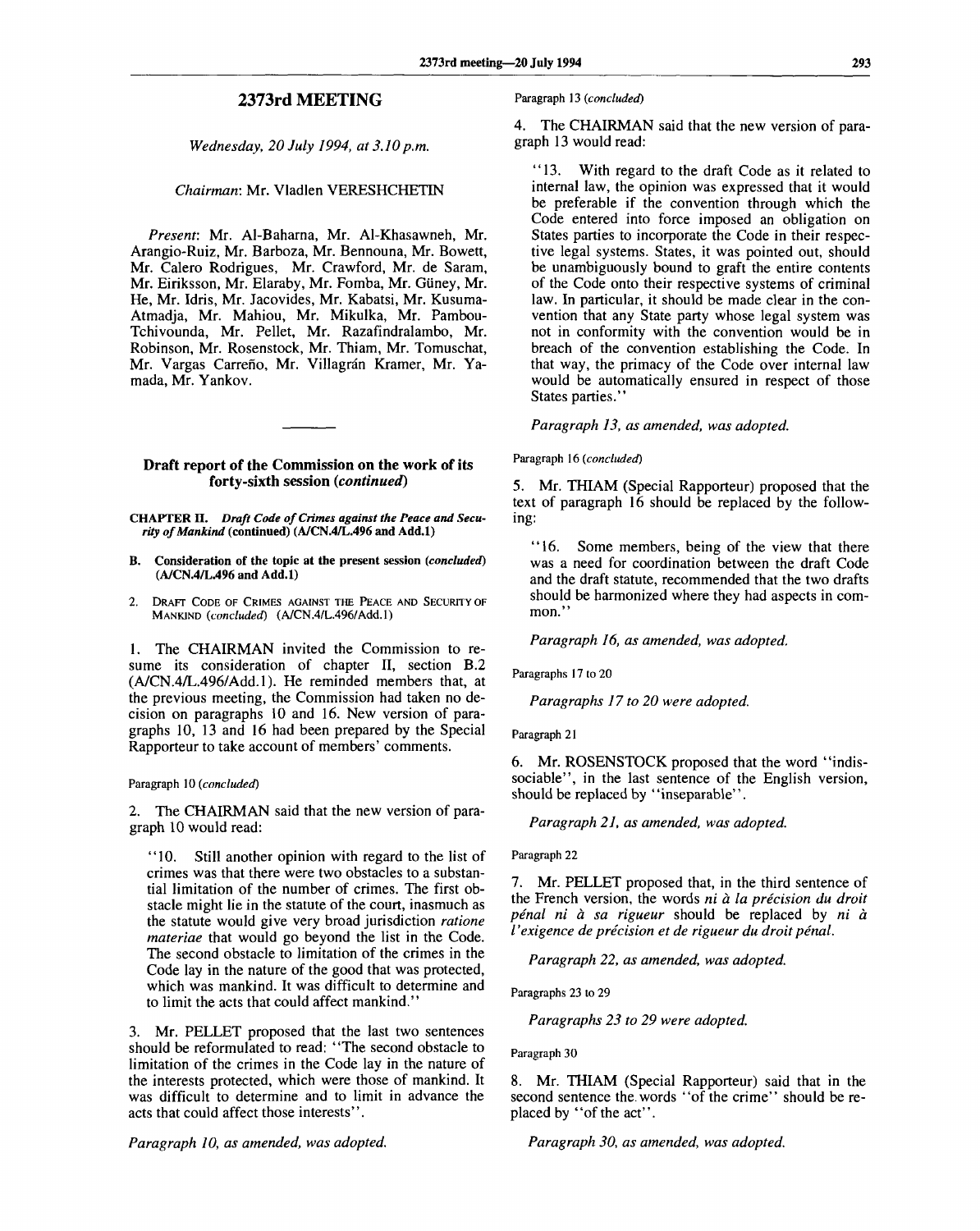#### Paragraph 3**1**

9. After an exchange of views in which Mr. THIAM (Special Rapporteur), Mr. TOMUSCHAT, Mr. MA-HIOU, Mr. PELLET, Mr. ROSENSTOCK, Mr. YANKOV and Mr. AL-BAHARNA took part, the CHAIRMAN suggested that the second sentence should be replaced by a sentence reading: "The crimes that the Commission had chosen were punishable in the internal law of all States."

*Paragraph 31, as amended, was adopted.*

#### Paragraph 32

10. Mr. PELLET proposed that the words *en has de page,* in the French version, should be replaced by *dans la note de has de page 3.*

*Paragraph 32, as amended, was adopted.*

Paragraph 33

*Paragraph 33 was adopted.*

Paragraph 34

11. The CHAIRMAN said that several members observed that paragraph 34 dealt with a point of terminology and did not have a proper place in a report by the Commission to the General Assembly. One member, whose remarks were endorsed by the secretariat, said that the paragraph was none the less of practical value.

12. The CHAIRMAN said that, if he heard no objection, he would take it that the Commission agreed to adopt paragraph 34, on the understanding that in future the Commission would deal in its report to the General Assembly only with substantive matters.

*Paragraph 34 was adopted on that understanding.*

Paragraphs 35 to 43

*Paragraphs 35 to 43 were adopted.*

Paragraph 44

13. Mr. TOMUSCHAT proposed that the last two sentences should be deleted, as should the last part of the second sentence, from the words "and therefore should not be punished ..." . A full stop would be inserted after the words "for political reasons".

*Paragraph 44, as amended, was adopted.*

Paragraph 45

14. The CHAIRMAN, further to a proposal of Mr. IDRIS, suggested that the words "which had sent comments thus far" should be inserted at the end of the first sentence, after the words "by Governments".

*Paragraph 45, as amended, was adopted.*

Paragraph 46

15. Mr. TOMUSCHAT proposed that the words *ipso facto* should be deleted from the second sentence.

*Paragraph 46, as amended, was adopted.*

Paragraphs 47 and 48

*Paragraphs 47 and 48 were adopted.*

Paragraph 49

16. Mr. THIAM (Special Rapporteur) said that the words "in principle" should be inserted before "have priority", in the eighth sentence.

*Paragraph 49, as amended, was adopted.*

Paragraphs 50 to 62

*Paragraphs 50 to 62 were adopted.*

Paragraph 63

17. Mr. CRAWFORD suggested that the phrase "several members emphasized their importance . .. between those provisions" should be replaced by "several members emphasized both their importance and the need to establish coordination between those provisions".

*Paragraph 63, as amended was adopted.*

Paragraph 64

Paragraph 64 was adopted.

Paragraph 65

18. Mr. PELLET proposed that the words *ont signale leur conformite avec,* in the French version, should be replaced by *ont dit qu'ils approuvaient.*

*Paragraph 65, as amended, was adopted.*

Paragraph 66

19. Mr. YANKOV pointed out that paragraph 66 was a repetition of the amended version of paragraph 63, and proposed that it should be deleted.

*It was so agreed.*

*Paragraph 66 was deleted.*

Paragraphs 67 to 69

*Paragraphs 67 to 69 were adopted.*

Paragraph 70

20. Mr. THIAM (Special Rapporteur) said that the word *doue* in the first sentence of the French version, should be replaced by *dote.*

*Paragraph 70, as amended, was adopted.*

Paragraph 71

*Paragraph 71 was adopted.*

Paragraph 72

21. Mr. CRAWFORD proposed that the phrase "and that there were certain limits to the prohibition imposed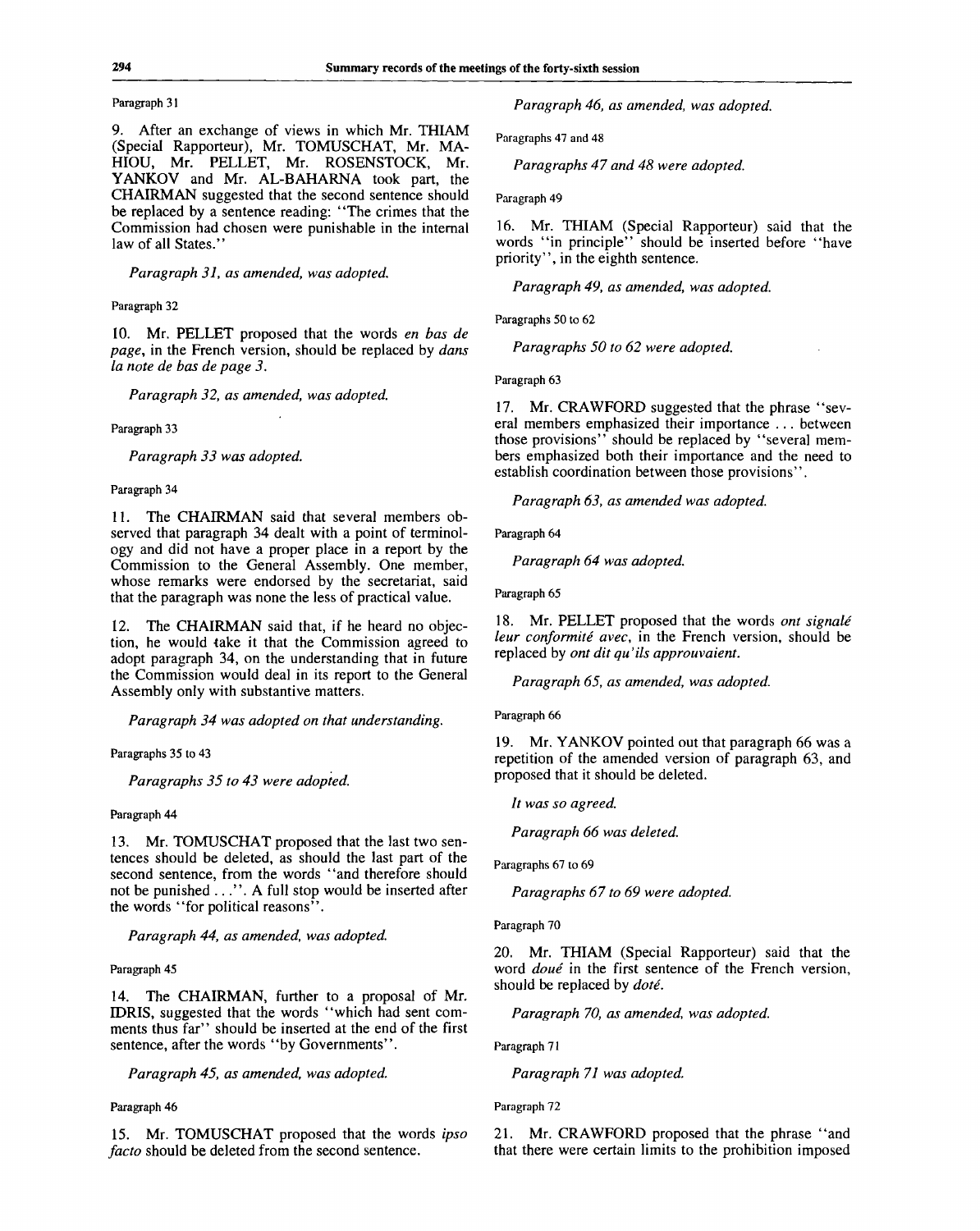by that principle", in the second sentence, should be deleted.

*Paragraph 72, as amended, was adopted.*

Paragraphs 73 to 76

*Paragraphs 73 to 76 were adopted.*

Paragraph 77

22. Mr. PELLET, supported by Mr. THIAM (Special Rapporteur), pointed out that the paragraph had no logic to it and should be deleted.

*It was so agreed.*

*Paragraph 77 was deleted.*

Paragraphs 78 to 88

*Paragraphs 78 to 88 were adopted.*

Paragraph 89

23. Mr. BENNOUNA said that the formulation of the first two sentences was incorrect, inasmuch as it associated the international responsibility of States with Article 51 of the Charter of the United Nations, when in fact Article 52 simply set forth an exception to the rule on the prohibition of the use of force.

24. Mr. THIAM (Special Rapporteur) said he recognized that the wording was clumsy. He would therefore propose that the first two sentences should be replaced by the following:

"The Special Rapporteur explained that the selfdefence referred to here was not self-defence under Article 51 of the Charter of the United Nations. Article 51 ruled out the wrongfulness of a particular act and consequently the international responsibility of the State that was the perpetrator of the act."

*Paragraph 89, as amended, was adopted.*

Paragraphs 90 to 93

*Paragraphs 90 to 93 were adopted.*

Paragraph 93 *bis*

25. Mr. THIAM (Special Rapporteur) said that it would be advisable to insert, after the four paragraphs on the views of members of the Commission, a new paragraph, 93 *bis,* reading:

"93 *bis.* The Special Rapporteur pointed out that, in the new draft article he had proposed in his twelfth report, the word 'defences' had been eliminated from the title of the draft article."

*Paragraph 93* bis *was adopted.*

Paragraphs 94 to 103

*Paragraphs 94 to 103 were adopted.*

Paragraph 104

26. Mr. PELLET pointed out that, in the third sentence, the Special Rapporteur was reported to say one thing and then the opposite. The sentence should therefore be replaced by the following: "The Special Rapporteur indicated that since that sentence explained and underpinned the first sentence, he was in favour of keeping it.".

27. Mr. THIAM (Special Rapporteur) said that two corrections should also be made to the French version. The first concerned the end of the second sentence, where *rien de neuf* should be replaced by *rien de nouveau.* Again, in the context of the draft Code of Crimes against the Peace and Security of Mankind, the fourth sentence should speak of *droit international pénal* and not *droit penal international.*

*Paragraph 104, as amended, was adopted.*

Paragraph 105

28. Mr. PELLET said that, for the purposes of consistency, the words "in the French version" should be deleted.

*Paragraph 105, as amended, was adopted.*

Paragraphs 106 and 107

*Paragraphs 106 and 107 were adopted.*

Paragraph 108

29. Mr. THIAM (Special Rapporteur) said that three changes should be made. First, the words "State officials", in the fourth sentence, should be replaced by "perpetrators of a crime". Secondly, the words "even leaving that case aside", in the seventh sentence, should be replaced by "even in that case". Thirdly, in the ninth sentence, the words "fomenting crimes" should be replaced by "committing crimes".

*Paragraph 108, as amended, was adopted.*

Paragraph 109

30. Mr. THIAM (Special Rapporteur) said that, in the first sentence of the French version, the words *mis sur le tapis* should be replaced by *reprise.*

31. Mr. CRAWFORD said that, in the English version, the words "criminal State responsibility" should be replaced by "criminal responsibility of States".

*Paragraph 109, as amended, was adopted.*

Paragraph 110

32. Mr. THIAM (Special Rapporteur) said that the word *tel* should be inserted before *crime,* at the end of the third sentence.

33. Mr. MAHIOU pointed out that the English and the French versions did not correspond.

34. The CHAIRMAN suggested that, consequently, in the third sentence, the words "to try a case" should be replaced by "to try the perpetrator of such a crime".